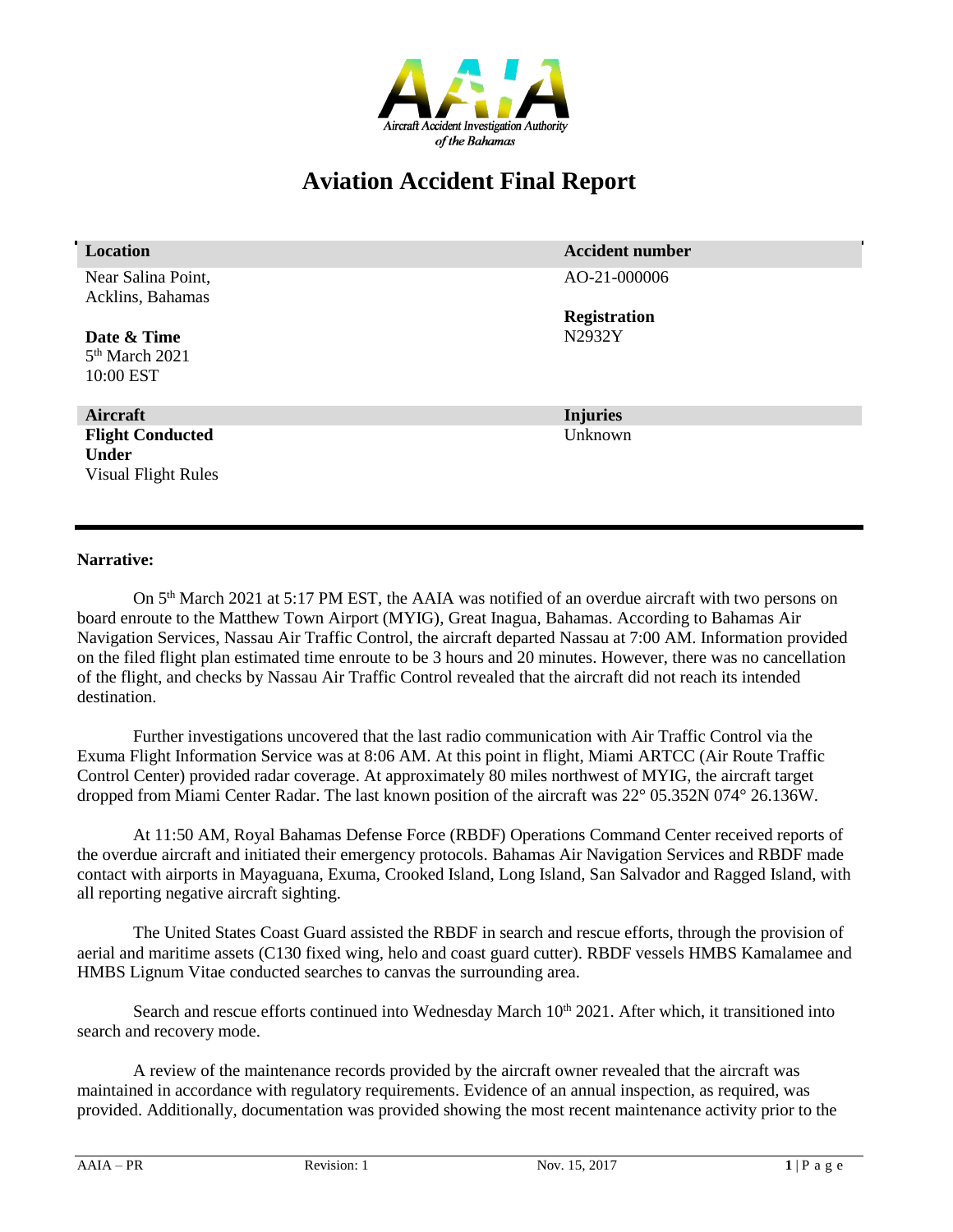

## **Aviation Accident Final Report**

occurrence was conducted on February 6<sup>th</sup> 2021, a 50 hr. inspection. Time since Major Overhaul (TSMOH) on aircraft engine was listed at 1,573.7 hours.

As of March 5, 2022 (one year later) no further information was available on the whereabouts of the aircraft. This case is officially closed and will be reopened if the aircraft or other substantial information about the whereabouts of the aircraft is received by the AAIA.

#### **Aircraft and Owner / Operator Information:**

**Aircraft Manufacturer Registration** Piper

**Model / Series** PA-28-161

**Amateur Built** Not applicable

**Operator** Not applicable N2932Y

**Aircraft Category** Normal

**Air Carrier Operating Certificate** Not applicable

## **Meteorological Information and Flight Plan:**

| <b>Conditions at Accident site</b> | <b>Condition of Light</b>   |
|------------------------------------|-----------------------------|
| Visual Meteorological              | Day                         |
| Conditions                         |                             |
|                                    |                             |
| <b>Observation facility</b>        | <b>Observation Time</b>     |
|                                    |                             |
|                                    | 10:00 AM                    |
| <b>Elevation</b>                   |                             |
| <b>Distance from Accident</b>      | <b>Temp /Dewpoint</b>       |
| <b>Site</b>                        |                             |
| Unknown                            | Unknown                     |
|                                    |                             |
| <b>Lowest Cloud Condition</b>      | <b>Wind Speed/Direction</b> |
| Few                                | 10 knots / West-Northwest   |
|                                    |                             |
| <b>Lowest Ceiling</b>              | <b>Visibility</b>           |
| Scattered                          |                             |